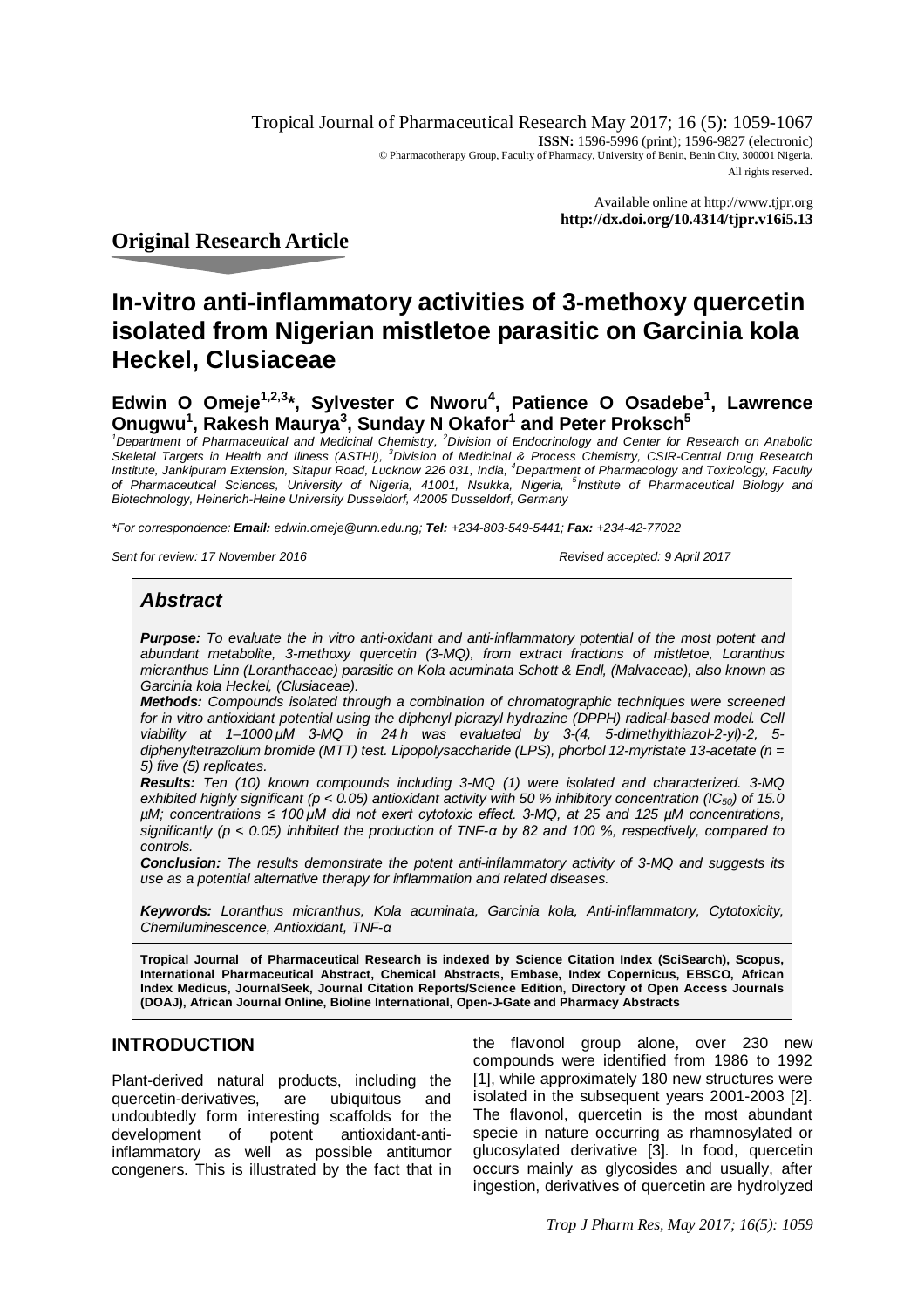mostly in the gastrointestinal tract and then absorbed and metabolized [4-6]. Therefore, the content and form of all quercetin derivatives in food is significant for their bioavailability as the aglycone. Quercetin as a naturally occurring flavonoid protects cells against oxidative stress [7,8]. Several studies have shown that quercetin in its free or glycosylated form modulates certain physiological functions with potent antiproliferative effects in numerous cell lines [9,10], pro-apoptotic effect in lung carcinoma cell lines [11], and inhibitory effect of bone metabolism [12].

It is well established that the pro-inflammatory cytokines, interleukin 1 (IL 1), interleukin 6 (IL 6), and tumor necrosis factor (TNF) are involved in the regulation of the immune response, hematopoiesis, and inflammation. These cytokines are actively involved in inflammatory responses [13]. Overproduction of reactive oxygen and nitrogen species (ROS and RNS, respectively) by phagocytes causes oxidative damage to membrane lipids, DNA, proteins and lipoproteins. These reactions have functional

consequences, which may be deleterious to cells and tissues. Thus, inhibition of ROS and RNS production is a popular target for the attenuation of many inflammatory diseases [14]. The reported anti-inflammatory mechanisms included reduction of the pro-inflammatory cytokines IL-6 and TNF-α, increasing anti-inflammatory IL-10 secretion, and reduction of cyclooxygenase-2 (COX-2) and nitric oxide synthase expressions [15]. Two excellent reviews of quercetin and derivatives with detailed emphasis on their structures and functions were published in 2008 and 2012 [16,17]. Our group investigated and reported the osteogenic properties of 3-MQ [18]. 3-MQ is a derivative of quercetin with an attachment of a methoxy group at position 3 of quercetin [18]. The present study aims to investigate the anti-inflammatory activities of this major constituent (3-MQ) of the Nigerian mistletoe used traditionally as in the management of inflammation and associated conditions. The structures of the studied compound, 3-MQ alongside nine (9) other coisolated compounds as depicted in Figure 1.



**Figure 1:** Structures of 3-MQ and other isolated compounds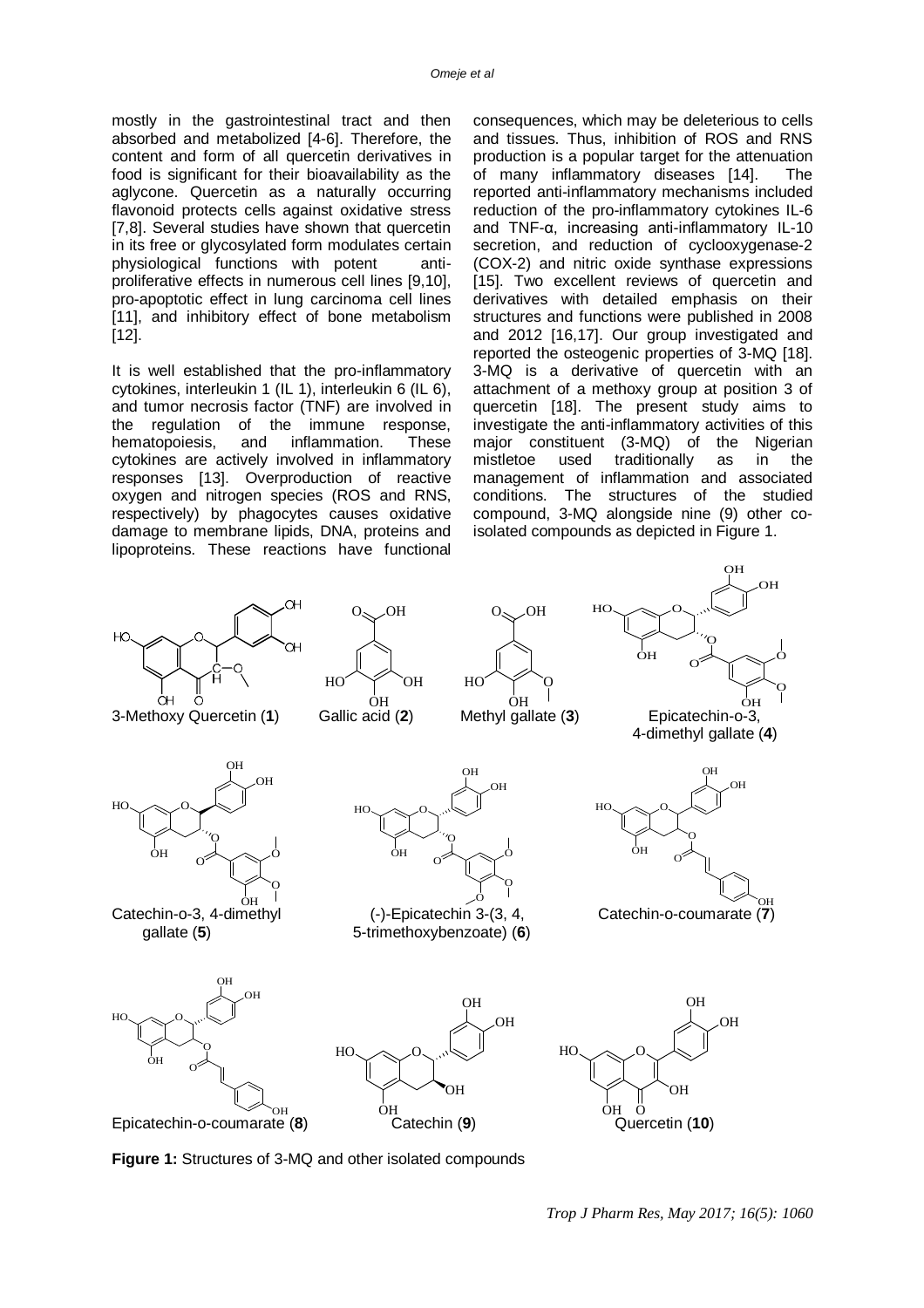# **EXPERIMENTAL**

# **Collection of plant materials**

*Loranthus micranthus* leaves parasitic on *Garcinia kola* were collected in October 2011, from different locations in Nsukka LGA, Enugu state Nigeria. The leaves were identified and certified by Mr AO Ozioko, a taxonomist of the Bioresources Development and Conservation Programme, Nsukka, Nigeria. A voucher specimen (no. BDC-1023-011) has been kept at the herbarium of the same centre for reference purposes.

#### **Materials and reagents for cell cytotoxicity and molecular biology studies**

The following materials and reagents were procured and used for the study: 3-(4, 5 dimethylthiazol-2-yl)-2,5-diphenyltetrazolium<br>bromide (MTT), lipopolysaccharide, LPS bromide (MTT), lipopolysaccharide, (serotype 0128: B 12, L 4255; Sigma, St Louis, MO, USA), multi-well plate reader (Bio-Kinetic Reader-E312e®; Bio-Tech Instruments, Winooski, VT),ELISA kits (R&D Systems, Inc., Minneapolis, MN, USA), enhanced luminol solution (Pierce Biotechnology Inc. Rockford, IL, USA), microplate luminometer (*Synergy® H1 Hybrid* Multi-Mode, BioTek Winooski, VT, USA), Gen 5 ® version 2.0 (BioTek Winooski, VT, USA), Phorbol 12-myristate 13-acetate (PMA), RPMI 1640 medium (Corning cellgro® RPMI; Mediatech Inc., Manassas, VA, USA), 2 mercaptoethanol (Gibco, Invitrogen, USA), PBS, DMSO. All materials and or reagents were used according to manufacturer's specifications and protocols.

# **Cell lines and culture medium**

Laboratory stock of RAW264.7 mouse macrophage cell line (ATCC, MD, USA) was cultured in R-10 medium, consisting of RPMI 1640 medium (Corning cellgro® RPMI; Mediatech Inc., Manassas, VA, USA) supplemented with 10 % heat-FBS, 50 uM 2mercaptoethanol (Gibco, Invitrogen, USA), 100 µg/mL penicillin, and 100 µg/mL streptomycin in a 5 %  $CO<sub>2</sub>$  humidified atmosphere at 37 °C.

#### **Preparation of crude aqueous extract**

Leaves of *Loranthus micranthus* parasitic on *Garcinia kola* were cleansed and dried under shade for 8 days. They were pulverized in mechanized laboratory grinder to fine powder. A total of 1.2 kg of the powdered plant materials was macerated repeatedly with distilled water (total volume; 12 L, 10 L; 7.5 L respectively). The

resulting aqueous extracts were lyophilized under vacuum affording dry powdered extracts which were weighed and their percent yield determined. The dry extracts were placed in amber-colored glass bottles and stored in a refrigerator  $(4 \nC)$  until use. The yield obtained was 9.80 %.

### **Fractionation of crude extracts of mistletoe**

Based on preliminary evaluated antiinflammatory potential of different crude extracts (unpublished data), exactly 70 g of crude extract obtained from mistletoe parasitic on *Garcinia kola* was uniformly dispersed in 450 mL of distilled water and then carefully poured into a stoppered separatory funnel. Then, aliquots (500 mL) of analar grade hexane was poured into the funnel and vigorously agitated for 5 min to allow for equilibration. The funnel was mounted on a stand to allow for complete separation of the solvents into layers. The lower aqueous layer was run off and the upper hexane layer collected in a glass bottle. This process was repeated severally until the *n*-hexane no longer extract any further constituents from the extract dispersion.<br>The hexane fraction was pooled and The hexane fraction was pooled and concentrated *in vacuo* (40 °C) to afford the dry hexane fraction. Then, solvents of increasing polarity in the order, chloroform<ethyl acetate<butanol<water were used accordingly as described above for hexane to afford corresponding fractions. The major fractions were screened for anti-inflammatory activities and active fractions subjected to column chromatography.

#### **Isolation of 3-MQ (compound 1)**

The isolation and characterization of compound 1 was as previously described [18,19].

#### **Isolation of other compounds**

Compounds **2-10** were isolated using a combination of various chromatographic techniques. Each time, the separation process was monitored by TLC and analytical HPLC. Specifically, compounds 2 and 10 were isolated from the *n*-butanol fraction while compounds 3-9 were from the ethyl acetate fraction. The spectra of all compounds were compared to existing literature data and were found to be unequivocally same.

#### **Vacuum liquid chromatography (VLC)**

Exactly 35.4 g of the ethyl acetate (EtOAc) fraction was fractionated on a silica gel VLC column (200-400 mesh, 20  $\times$  6 cm) using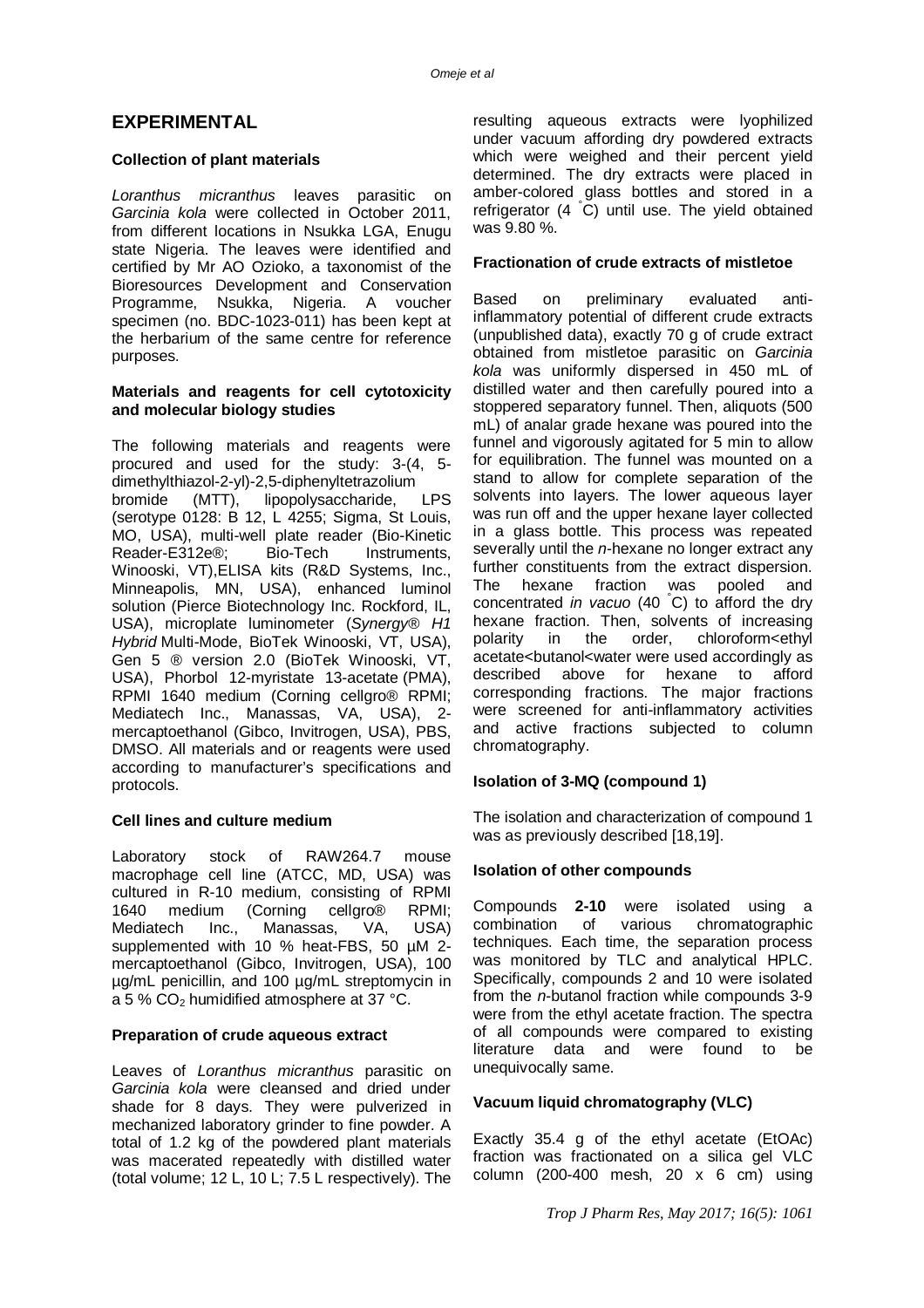gradient elution of *n*-hexane-EtOAc (100:0, 90:10, 80:20....0:100 each fraction collected was 1.2 L), and of dichloromethane in methanol (90:10, 70:30, 60:40, 30:70....10:90, each volume 800 mL) to afford the 15 fractions (F1-F15). The fractions of interest, F6-F9 were subjected to further VLC sessions and later to sephadex LH20 column to afford sub-fractions F61, F62, F63, F67; F71, F72, F77; F81, F82, F83, F86 and F91, F92, F93, F97. The sub-fractions with substantial yields were either subjected to semipreparative HPLC or sephadex column to obtain pure compounds **3-9**. This was repeated for the *n*-butanol fraction (22.7 g) to obtain compounds **2** and **10**. Each time, the separation and isolation were monitored closely by TLC and analytical HPLC.

#### **Semi-preparative HPLC**

The mobile phase was either HPLC grade methanol with nanopure water and with or without 0.1 % trifluoro acetic acid (TFA) in gradient manner and reverse-phased. The maximum quantity of fraction injectable was 3 mg in 1ml of methanol. The flow rate was set at 5 ml/min in the system described thus; pump was Merck Hitachi L-7100; detector was also Merck Hitachi UV detector L-7400; column was Knauer, Berlin, Germany (300 x 8 mm; internal Diameter), prepacked with Eurosphere, 100-10 C18, with integrated pre-column.

# **Analytical high performance liquid chromatography (HPLC)**

Analytical HPLC was used to probe the distribution of constituents in the extracts and fractions and match them with existing compound libraries (plants and marine). This served to estimate the purity of the isolated compound(s) and guide in the choice of isolation techniques. The reverse phase gradient flow of solvent system was methanol and nanopure water in an equilibration pH of 2.0 and run time remained 35 min or 60 min depending on outcome. The injection volume from an auto sampler remained 20 µL with peaks detected by an array of UV-Vis photodiode detectors usually at 235, 254, 280 and 340 nm wavelength. The complete description of the entire system was as follows: Pump-Dionex P580A LPG; detector-Dionex Photodiode Array Detector UVD 340S; Column thermostat-STH 585; Auto sampler- ASI-100T, HPLC programme used-Chromeleon (v.6.3). The instrumentation comprises a pump, the detector, injector, separation column and solvent reservoir. The column (125 x 2 mm,

internal diameter) was pre-filled with Eurosphere-100 C18 of 5 µm pore size. The system had an integrated pre-column.

# **Antioxidant assay of the isolated compounds**

All the compounds were assessed for antioxidant potential using DPPH in methanol and at a wavelength of 517 nm.

# **Cell cytotoxicity assay**

The effect of 3-MQ on the viability of RAW264.7 mouse macrophages was determined using a modification of the MTT (3-(4, 5-dimethylthiazol-2-yl)-2, 5-diphenyltetrazolium bromide) cytotoxicity assay originally described by Mosman [20]. To modify the original MTT assay technique, the volumes of reagents and temperature of incubation were reduced appropriately.

# **Assessment of inhibition of LPS-induced release of nitric oxide by macrophages**

Nitric oxide production and release by RAW264.7 cells was measured indirectly by determining nitrite accumulation in culture supernatant using the Griess reaction.

# **Determination of effect of 3-MQ on the production of TNF-α**

The effect of 3-MQ on LPS-induced release of tumour necrosis factor (TNF-α) by macrophages was determined according to established protocols [21].

# **Chemiluminescence determination of ROS and RNS scavenging by 3-MQ**

Chemiluminescence of RAW264.7 macrophages was evaluated in Hank's balanced salt solution (HBSS; pH 7.4) by a modification of the enhanced-luminol microplate assay [21].

#### **Statistical analysis**

Data are expressed as mean  $\pm$  SEM. The data obtained in experiments with multiple treatments were subjected to one-way ANOVA followed by Newman-Keuls post-hoc multiple comparism test using Prism 3.0 version software. Where necessary, Student's 't' test was used to study statistical significance (*p<*0.05) in experiments with only two treatments.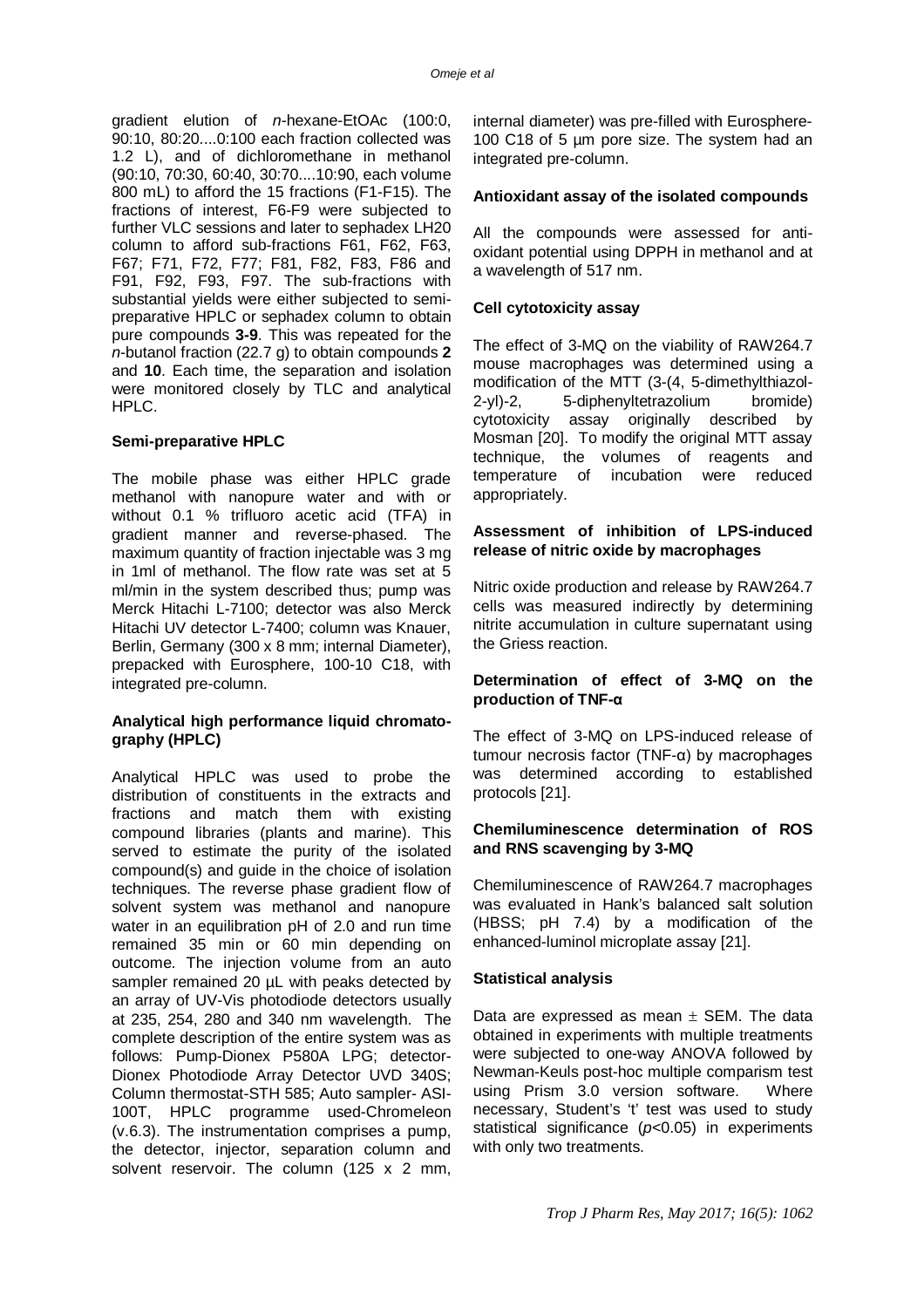# **RESULTS**

#### **Antioxidant activity of the compounds**

Out of the ten compounds tested (Figure 1), compound **1** (3-MQ) exhibited highly significant (*p*<0.05) antioxidant activity compared to the controls (Table 1). This further informed its choice for further detailed anti-inflammatory research work.

**Table 1:** Radical scavenging activity of isolated compounds (DPPH method)

| Compound         | Radical         | $IC_{50}$ (µM) |
|------------------|-----------------|----------------|
|                  | Inhibition (%)  |                |
| 1                | $89.9 \pm 1.00$ | 15.00          |
| 2                | $69.0 \pm 1.00$ | 35.00          |
| 3                | $72.5 \pm 2.50$ | 29.00          |
| 4                | $70.0 \pm 2.70$ | 25.00          |
| 5                | $65.0 \pm 3.90$ | 38.50          |
| 6                | $60.0 \pm 3.70$ | 39.70          |
| 7                | $61.0 \pm 4.20$ | 40.00          |
| 8                | $66.0 \pm 5.60$ | 36.80          |
| 9                | $70.0 \pm 4.60$ | 28.20          |
| 10               | $72.0 \pm 4.10$ | 24.00          |
| Ascorbic acid    | $94.8 \pm 4.70$ | 7.50           |
| Chlorogenic acid | $98.9 \pm 1.20$ | 4.50           |

*Compound 1 (3-MQ) exhibited the highest radical scavenging activity*

### **Effect of 3-MQ on cell viability**

The effect of 3-MQ on the viability of RAW 264.7 cells is shown in Figure 2. The compound, beyond a concentration of100 µg/mL caused a sharp reduction in the number of viable cells. However, the high concentration of compound used in the study suggests that it is relatively safe.



**Figure 2:** Effect of 3-MQ on viability of RAW 264.7 cells

#### **Effect of 3-MQ on nitrite production by RAW 264.7 cells**

3-MQ significantly caused a dose-dependent reduction in the amount nitrite produced by the RAW 264.7 cells compared with both controls. 3- MQ caused a graded inhibitory response on the production of nitric oxide by the RAW 264.7 cells (Figure 3). This suggests the potential antiinflammatory activity of the compound.

#### **Inhibitory effect of 3-MQ on tumour necrotic factor (TNF-α) production**

The compound, 3-MQ caused a dose-dependent graded inhibitory response on the production of TNF- $\alpha$  by the RAW 264.7 cells (Figure 4). This suggests significant potential anti-tumor and antiinflammatory activity of the compound.



 **Figure 3:** Effect of 3-MQ on nitrite production by RAW 264.7 cells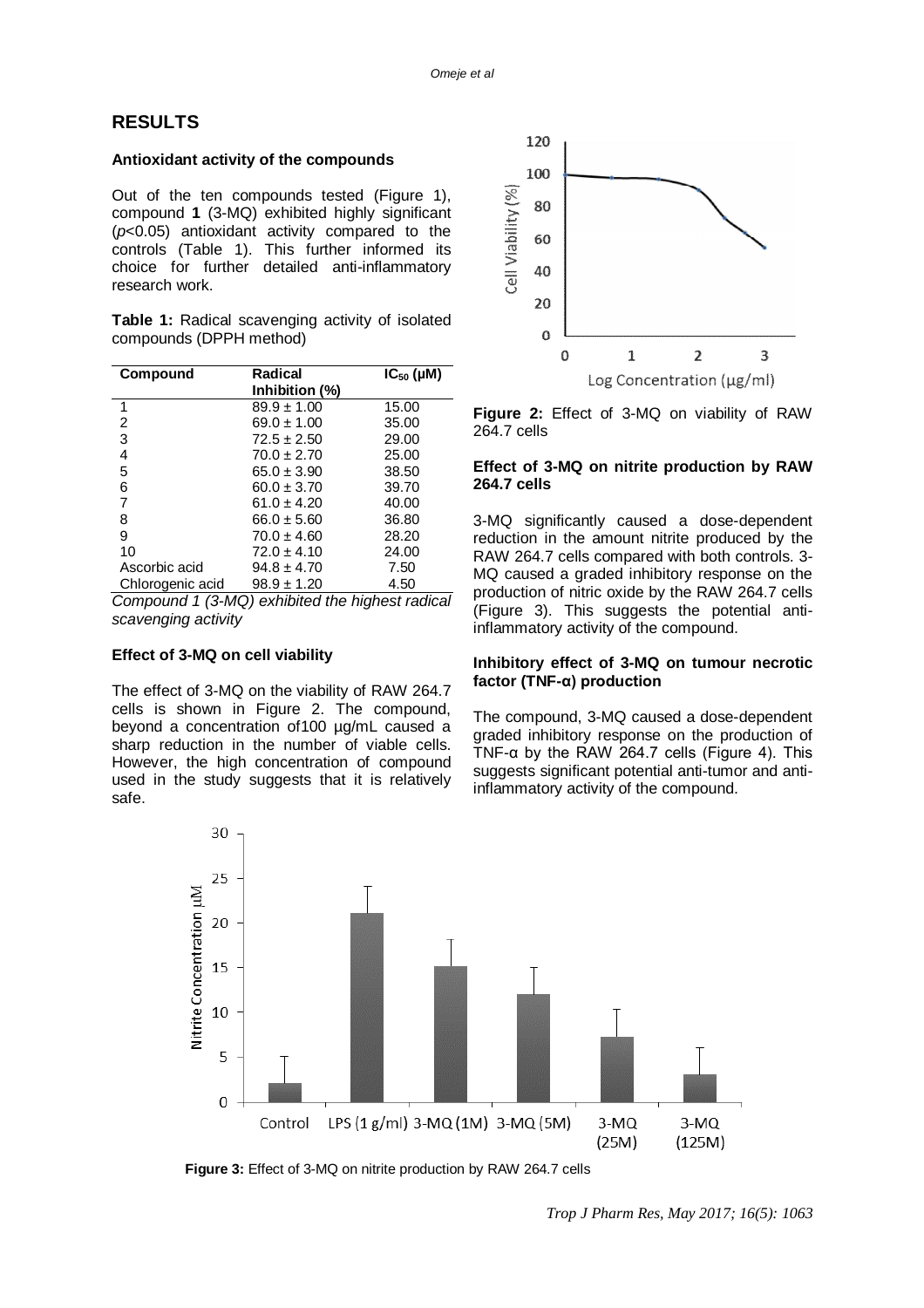*Omeje et al*



 **Figure 4:** Effect of 3-MQ on the production of TNF-α



**Figure 5:** Effect of 3-MQ on chemiluminescence of PMA-activated RAW264.7 macrophages cells

# **Effect of 3-MQ on chemiluminescence of PMA activated RAW264.7 macrophages cells**

The compound, 3-MQ significantly inhibited chemiluminescence of PMA activated RAW 264.7 macrophage cells in a dose-dependent manner (Figure 5). This suggests that the compound has potent anti-inflammatory activity.

# **DISCUSSION**

The present study shows that the Eastern Nigeria mistletoe extract is rich in flavonoids and related polyphenols. These compounds showed moderate to highly significant antioxidant activities with 3-MQ as the most potent (Table 1). It is well known that inflammation is significantly correlated with oxidative stress and hence

compounds with potent radical scavenging activity are probable candidates for antiinflammatory or antitumor screening. Coupled with the presence of gallic acid and its derivatives in high concentration, mistletoe extracts has justification for its many ethnomedicinal uses as anti-inflammatory, antirheumatic, antimicrobial and antihypertensive agent [18]. In response, an attempt was made to study the cytotoxic effects and the antiinflammatory properties of 3-MQ, obtained in very high amount from the extract.

The cytotoxicity profile for 3-MQ revealed no significant cytotoxic effects at concentrations of 0, 5, 25 100 µg/mL. However, toxicity was observed at concentrations of 250, 500 and 1000 µg/mL. The observed toxicity on the RAW 264.7 cells was dose-dependent. Higher concentrations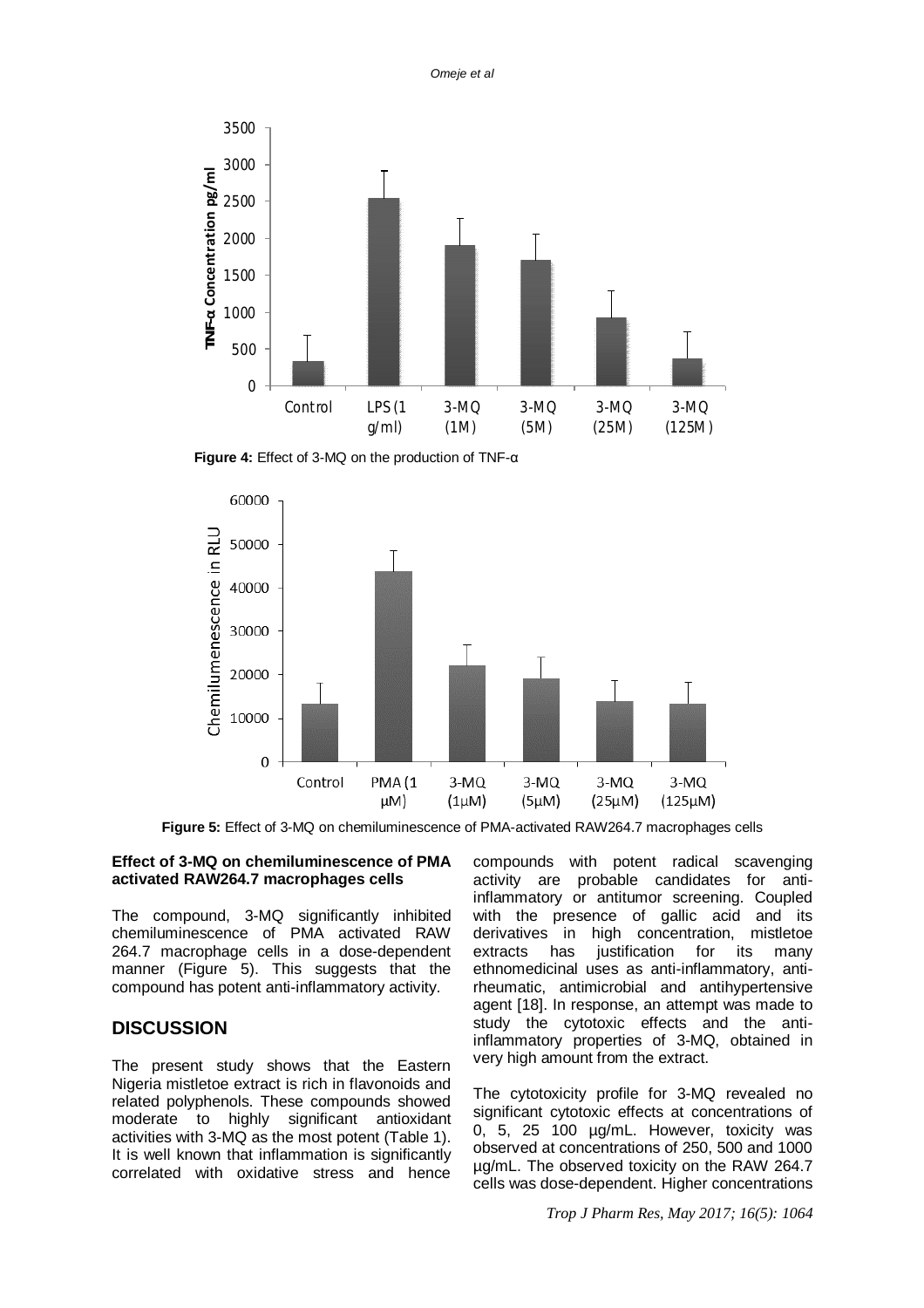of 3-MQ (>1000 µg/mL) were toxic to the cells. In contrast, Yen-Chou *et al* [22] reported a concentration-dependent inhibitory effects of quercetin and its pentaacetate derivative, on LPD-induced NO production in without obvious cytotoxic effect on the RAW 264.7 cells.

Expectedly, the methoxy group at position 3 of quercetin moiety which enhances lipophilicity of the molecule (increased cellular permeation by the compound) could probably be responsible for this observed toxicity at much higher doses. It is therefore, reasonable, to use optimal doses of 3- MQ that will elicit the required biological activity without precipitating toxicity. Although nitric oxide exerts anti-inflammatory effect under normal physiological conditions, it is considered as a pro-inflammatory mediator that induces inflammation due to excessive production in abnormal conditions. Lipopolysaccharide (LPS) challenged RAW 264.7 cells, which have not been pre-treated with 3-MQ, resulted in excessive production of nitric oxide (NO).

There was a dose-dependent reduction in the production and release of NO for the cells pretreated with 3-MQ. Specifically, when compared to the positive control group (group without LPS), there was inhibition of NO release at concentrations of 25 and 125 µM of 3-MQ. At 125 µM, 3-MQ almost restored the concentration of NO under normal physiological conditions (94.88 % reduction). This finding corroborate an earlier report that flavonoids and their glycosides, such as apigenin, wogonin, luteolin, tectorigenin, and quercetin inhibited NO production in LPSactivated RAW 264.7 cells as measured by nitrite formation at 10-100 µM [23]. This finding supported an earlier report by Luo *et al* [24] who found that quercetin and hyperoside exhibited concentration-dependent enzyme inhibitory effects on NO production in activated cells. Although further mechanistic studies are required to understand the possible pathway of action, it is plausible to propose a mechanism for this observed activity, possibly due to reduction of induced nitric oxide synthase (iNOS) enzyme expression since nitric oxide (NO) produced by inducible iNOS is one of the inflammatory mediators.

There was excessive production of TNF-α by the lipopolysaccharide-activated RAW 264.7 cells. TNF- $\alpha$  is a pro-inflammatory cytokine, and hence its presence in an abnormal concentration signals inflammation. It was observed that 3-MQ pre-treated RAW 264.7 cells suppressed the production of the pro-inflammatory agent; TNF-α. This inhibition was observed to be dosedependent, with maximum inhibition occurring at the 125 µM concentration of 3-MQ. This inhibitory activity is comparable to the positive control group (group without LPS). Therefore, 3- MQ was able to restore the normal production of TNF- $\alpha$  by the RAW 264.7 cells when activated by the LPS. A previous study reported several antiinflammatory mechanisms to include reduction of the pro-inflammatory cytokines IL-6 and TNF-a, increasing anti-inflammatory IL-10 secretion, as well as reduction of cyclooxygenase-2 (COX-2) and nitric oxide synthase expression [15].

Regarding the anti-inflammatory property, ROS and RNS release by activated RAW264.7 cells was significantly inhibited by 3-MQ**.**p<0.05 Inflammation processes trigger off reactions between macrophages and microorganisms leading to the excess production of mediators such as reactive oxygen species (ROS) and nitrogen species (RNS), nitric oxide (NO), as well as various cytokines. Oxidants and nitrogenous compounds generated by macrophages to destroy phagocytized pathogens are also involved in tissues injury associated with inflammatory process [25]. Numerous studies have found out that phenolic acids and flavonoids, which are biologically active molecules, act as scavengers of free radicals and inhibitors of nitric oxide and inflammatory cytokines production by macrophages and/or neutrophils. 3-MQ, a flavonoid, exerts antiinflammatory properties by inhibiting chemiluminescence reactions and scavenging ROS and RNS.

# **CONCLUSION**

The observed reduction in the pro-inflammation agents (NO and TNF-α) and the radical scavenging activity against ROS and RNS in LPS-stimulated RAW 264.7 cells in a dosedependent manner is an indication of the antiinflammatory activity of 3-methoxy quercetin. The cytotoxicity of higher doses of 3-MQ needs to be further investigated. In addition, mechanistic studies on this compound would be helpful in view of its *in vitro* anti-inflammatory activity observed in this study.

# **DECLARATIONS**

#### *Acknowledgement*

The authors gratefully acknowledge the C.V. RAMAN Fellowship from the Department of Science and Technology, Government of India for which studies were done at CSIR-Central Drug Research Institute, Lucknow, India under Dr. Naibedya Chattopadhyay and TWAS-DFG postdoctoral research awards to Dr EO Omeje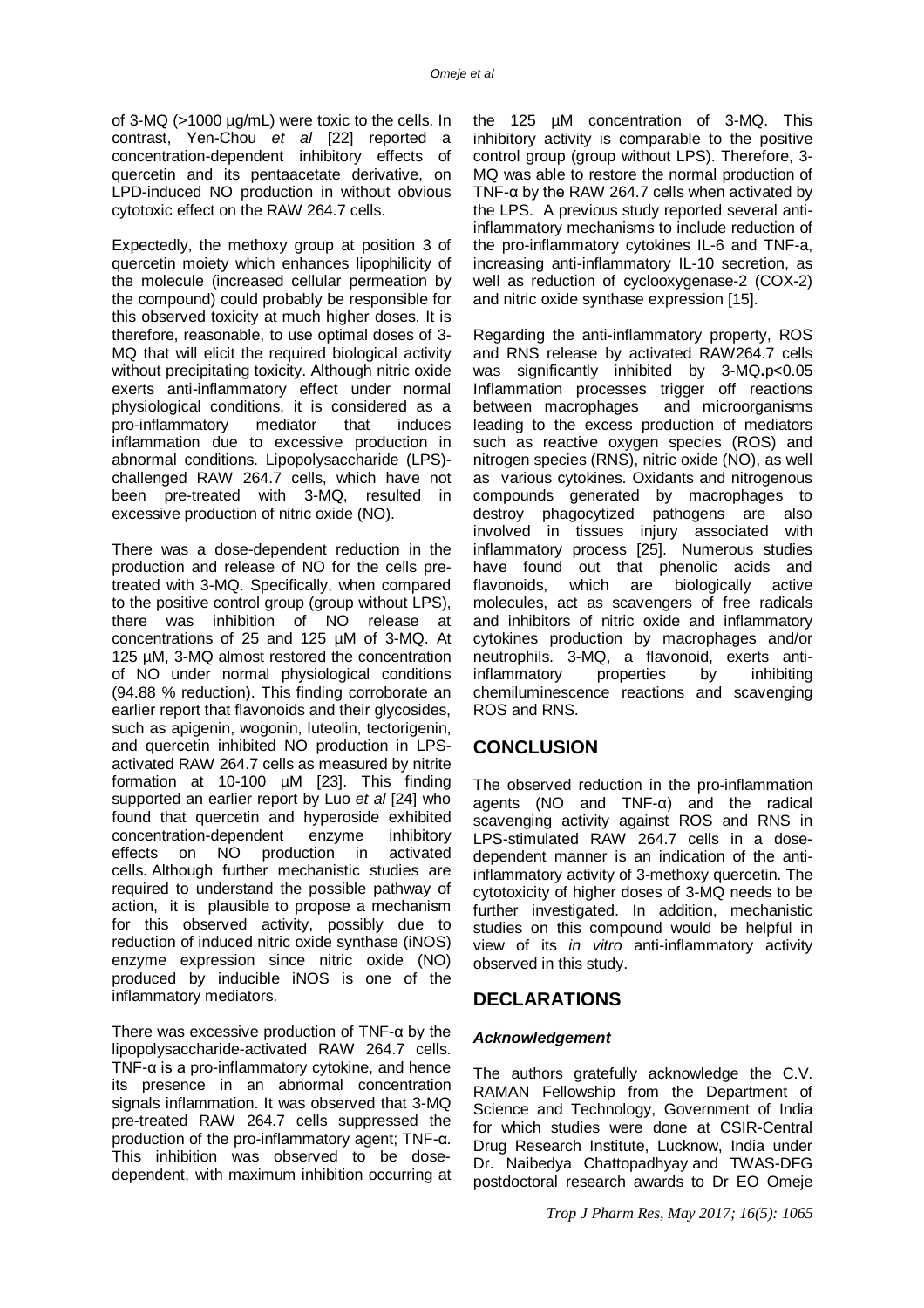and a Fulbright African Researchers Visiting Scholar award to Dr CS Nworu which facilitated this work.

#### *Conflict of Interest*

No conflict of interest associated with this work.

#### *Contribution of Authors*

The authors declare that this work was done by the authors named in this article and all liabilities pertaining to claims relating to the content of this article will be borne by them.

#### *Open Access*

This is an Open Access article that uses a funding model which does not charge readers or their institutions for access and distributed under the terms of the Creative Commons Attribution License (<http://creativecommons.org/licenses/by/> 4.0) and the Budapest Open Access Initiative [\(http://www.budapestopenaccessinitiative.org/rea](http://www.budapestopenaccessinitiative.org/rea) d), which permit unrestricted use, distribution, and reproduction in any medium, provided the original work is properly credited.

# **REFERENCES**

- *1. Harborne JB. The Flavonoids. In Harborne JB, Ed. Advances in Research since 1986. London: Chapman & Hall, 1994; pp 378–382*
- *2. Williams CA, Grayer RJ. Anthocyanins and other flavonoids. Nat Prod Rep 2004; (21): 539–573.*
- *3. Hertog, MG, Feskens EJ, Hollman PC, Katan MB, Kromhout D. Dietary antioxidant flavonoids and risk of coronary heart disease: The Zutphen Elderly Study. Lancet 1993; 342: 1007–1011.*
- *4. Scalbert A, Morand CH, Manach C, Remesy CH. Absorption and metabolism of polyphenols in the gut and impact on health. Biomed Pharmacother2002; (56): 276–282.*
- *5. Walle T. Absorption and metabolism of flavonoids. Free Rad. Biol. Med 2004; (36): 829–837*
- *6. Wiczkowski W, Piskuła MK. Food flavonoids. Pol J Food Nutr Sci 2004; 13(54): 101–114.*
- *7. Murota K, Terao J. Antioxidative flavonoid quercetin: implication of its intestinal absorption and metabolism. Arch. Biochem. Biophys 2003; 417: 12–17.*
- *8. Weng CJ, Chen MJ, Yeh CT, Yen GC. Hepatoprotection of quercetin against oxidative stress by induction of metallothionein expression through activating MAPK and PI3K pathways and enhancing Nrf2 DNA-binding activity. NBiotechnol2011; (28): 767–777.*
- *9. Fan PS, Gu ZL, Sheng R, Liang ZQ, Wang XX, Zhu Y. Inhibitory effect of quercetin on proliferation of human*

*microvascular endothelial cells in vitro. Acta Pharmacol Sin.2003; (24): 1231–1234.*

- *10. Nair HK, Rao KV, Aalinkeel R, Mahajan S, Chawda R. Schwartz SA. Inhibition of prostate cancer cell colony formation by the flavonoid quercetin correlates with modulation of specific regulatory genes. Clin Diagn Lab Immunol 2004; (11): 63–69.*
- *11. Nguyen TT, Tran E, Nguyen, TH, Do PT, Huynh TH, Huynh H. The role of activated MEK-ERK pathway in quercetin-induced growth inhibition and apoptosis in A549 lung cancer cells. Carcinogenesis 2004; (25): 647–659.*
- *12. Wattel A, Kamel S, Prouillet C, Petit JP, Lorget F, Offord E, Brazier M. Flavonoid quercetin decreases osteoclastic differentiation induced by RANKL via a mechanism involving NF kappa B and AP-1. J Cell Biochem 2004; (92): 285–295*
- *13. Epstein FH, Choy EHS, Panayi GS. Cytokine pathways and joint inflammation in rheumatoid arthritis. N Engl J Med2001; (344): 907–916.*
- *14. Shen SC, Lee WR, Lin HY, Huang HC, Ko CH, Yang LL, Chen YC. In vitro and in vivo inhibitory activities of rutin, wogonin, and quercetin on lipopolysaccharide-induced nitric oxide and prostaglandin E2 production. Eur J Pharmacol 2002; (446): 187-194.*
- *15. Mueller M, Hobiger S, Jungbauer A. 2010. Antiinflammatory activity from extracts from fruits, herbs and spices. Food Chem 2010; 122: 987-996.*
- *16. Materska M. Quercetin and its derivatives: chemical structure and bioactivity - a review. Pol J Food Nutr Sci 2008; 58(4): 407-413.*
- *17. Baghel SS, Shrivastava N, Baghel RS, Agrawal P, Rajput S. A review of quercetin: antioxidant and anticancer properties. World J Pharm Pharmaceut Sci2012; (1): 146–160.*
- *18. Omeje EO, Khan MP, Osadebe PO, Tewari D, Khan MF, Dev K, Maurya R, Naibedya C. Analysis of constituents of the eastern Nigeria mistletoe, Loranthus micranthus linn revealed presence of new classes of osteogenic compounds. J Ethnopharmacol2014; (151): 643–651*
- *19. Yoo H, Kim SH, Lee J, Kim HJ, Seo SH, Chung BY, Jin C, Lee YS. Synthesis and antioxidant activity of 3 methoxyflavones. Bull Korean Chem Soc 2005; 26(12): 2057-2060.*
- *20. Mosmann T. Rapid colorimetric assay for cellular growth and survival: application to proliferation and cytotoxicity assays. J Immunol Methods 1983; 65(1–2):55–63.*
- *21. Lojek A, ČÍŽ M, Marnila P, Dušková M, Lilius EM. Measurement of whole blood phagocyte chemiluminescence in the Wistar rat. J Biolumin Chemilumin 1997; (12): 225-231.*
- *22. Yen-Chou C, Shing CS, Woan RL, Wen CH, Ling LY, Tony JFL. Inhibition of nitric oxide synthase inhibitors and lipopolysaccharide induced inducible NOS and cyclooxygenase-2 gene expressions by rutin, quercetin, and quercetin pentaacetate in RAW 264.7 macrophage. J Cell Biochem 2001; (82): 537–548*